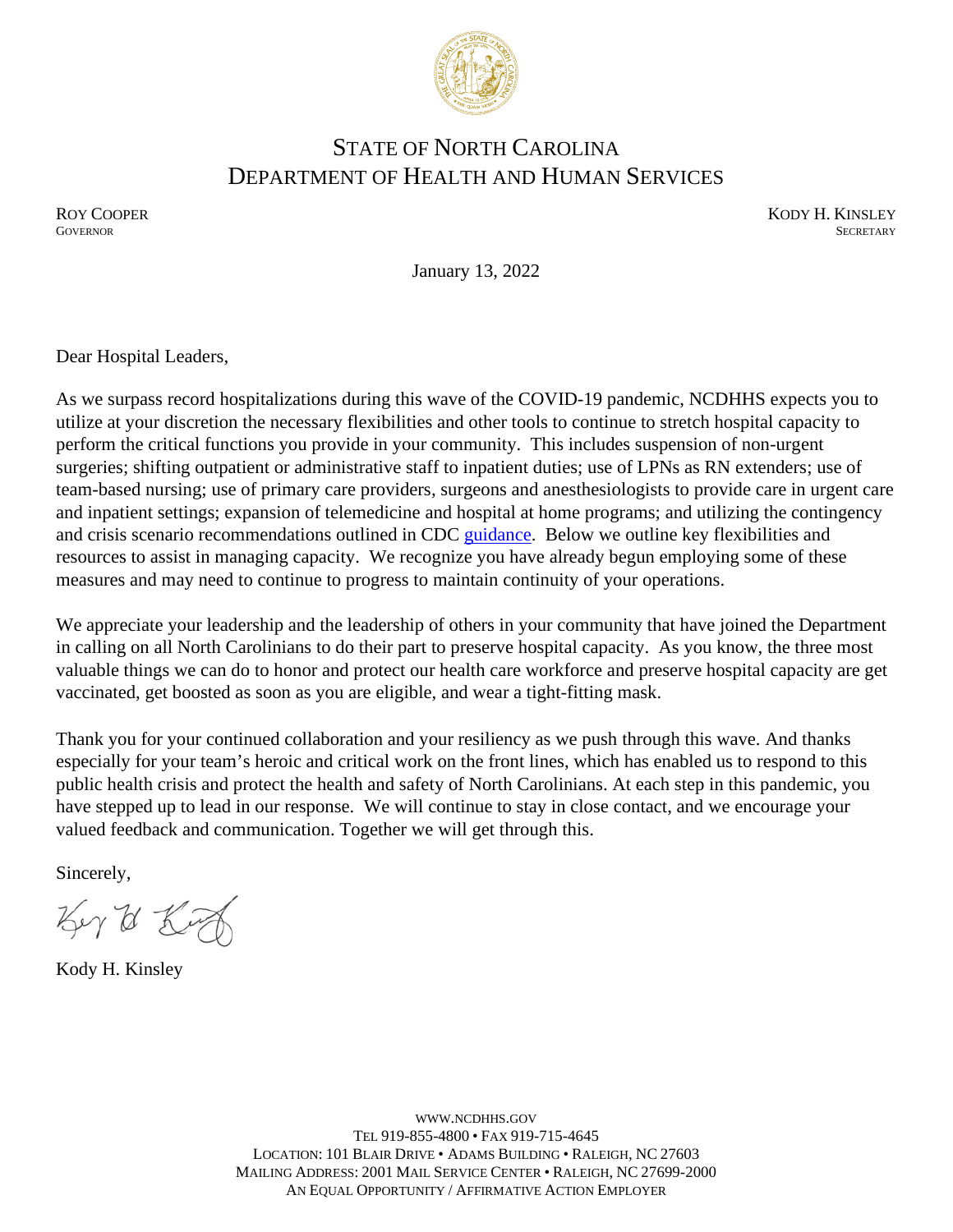# **Capacity: Staffing**

#### **Executive Order 245**

On Jan. 5 2022, Governor Cooper issued [Executive Order 245,](https://governor.nc.gov/media/2906/open) which extends for 90 days, until April 5, 2022, staffing flexibilities, as approved through waivers or modifications by the appropriate licensing boards, including, but not limited to: allowing persons to provide care if they are licensed in other states, territories, or the District of Columbia but not in NC; allowing persons to provide care if they are retired or their licenses are inactive; allowing skilled but unlicensed volunteers to provide care; and allowing students at an appropriately advanced state of professional study to provide care. Additionally, the Governor's Executive Order 245 extends provisions authorizing the removal of barriers which may prevent certain skilled medical personnel from assisting with COVID-19 vaccine administration.

The NCDHHS Division of Health Service Regulation has also issued waivers that are specific to staffing, such as allowing physicians with expiring privileges to continue practicing at the hospital, allowing for new physicians to be able to practice before full medical staff/governing body review and approval, and allowing hospitals to expand their utilization of physician's assistants and nurse practitioners to admit patients.

# **Delegation and Assignment of Nursing Activities**

NCDHHS exercised waiver authority to implement a new pathway for many of the individuals who have worked as nurse aides during the COVID-19 pandemic to document their training and experience, take the state-approved Nurse Aide I competency examination, and be listed on the Nurse Aide I Registry after successfully completing the competency examination. In addition, NCDHHS adopted emergency (and subsequently, permanent) regulations allowing reciprocity for out-of-state nurse aides who are active and in good standing on another state's registry, which has resulted in the addition of almost 4,400 nurse aides to the NC Nurse Aide I Registry.

NCDHHS has worked with the NC Board of Nursing to share with Nursing Executives that the Board of Nursing has position statements related to delegation to Unlicensed Assistive Personnel (UAP). The position statements include [Delegation and Assignment of Nursing Activities,](https://www.ncbon.com/myfiles/downloads/position-statements-decision-trees/delegation-and-assignment-of-nursing-activities-20210922.pdf) [Delegation of Non-Nursing Activities,](https://www.ncbon.com/vdownloads/position-statements-decision-trees/delegation-non-nursing-functions.pdf) [Delegation of Immunization Administration to UAP,](https://www.ncbon.com/vdownloads/position-statements-decision-trees/delegation-of-immunization-administration.pdf) and [Delegation of Medication Administration to UAP.](https://www.ncbon.com/myfiles/downloads/position-statements-decision-trees/delegation-of-meds-admin-to-uap-20210922.pdf) The Board of Nursing also provides a [Decision Tree for Delegation to UAP.](https://www.ncbon.com/vdownloads/position-statements-decision-trees/decision-tree-delegation-to-uap.pdf) These resources can be found on the [NC Board of Nursing website.](https://www.ncbon.com/practice-position-statements-decisions-trees)

# **Staffing Recruitment**

NCDHHS is working to recruit health care workers and has reached out to over 20,000 individuals, such as retirees and unaffiliated staff, to encourage them to help support the healthcare workforce in North Carolina. Interested individuals are paired up with the healthcare entities to be hired into their system.

# **Capacity: Space**

# **Waiver of State Regulations**

The NCDHHS Division of Health Service Regulation (DHSR) issued waivers of over 90 State regulations, of which 60 are specific to hospitals, to address COVID-19-related needs among health services and to achieve consistency with [CMS' waiver of federal regulations.](https://www.cms.gov/files/document/summary-covid-19-emergency-declaration-waivers.pdf) Among those issued, DHSR granted waivers related to hospital construction: approximately 20 requests from hospitals to utilize temporary structures were approved; bed capacity: 45 hospital bed requests in addition to their total number of licensed beds were approved to care for COVID-19 patients; and modified enforcement of licensing requirements for hospitals participating in [CMS' Acute Hospital Care at Home Waiver Program.](https://medicaid.ncdhhs.gov/blog/2021/12/10/special-bulletin-covid-19-202-extension-hospital-home-program)